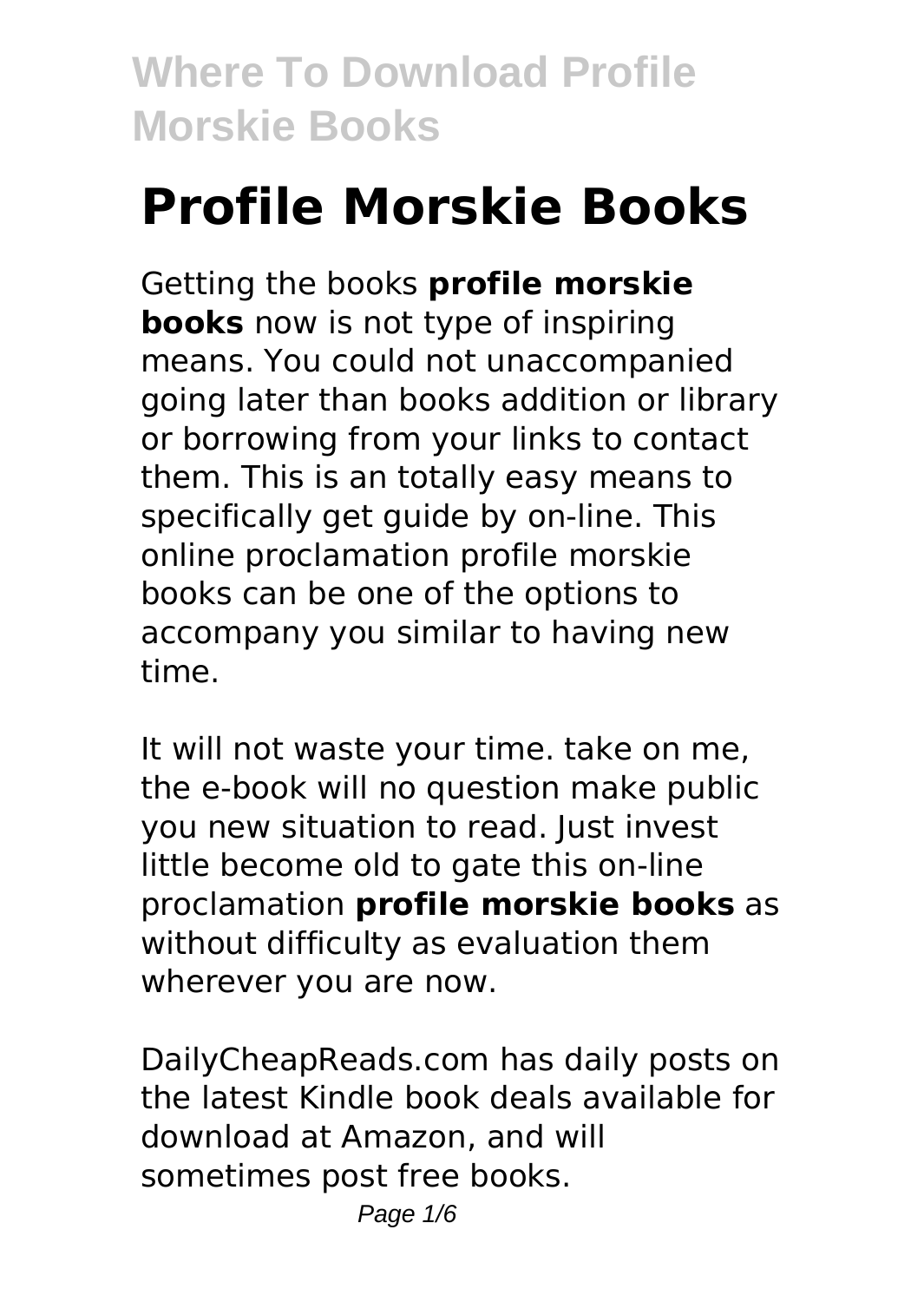#### **Profile Morskie Books**

The United States Naval Surface Warfare Center Dahlgren Division (NSWCDD), named for Rear Admiral John A. Dahlgren, is located in King George County, Virginia, in close proximity to the largest fleet concentration area in the Navy.NSWCDD is part of the Naval Surface Warfare Centers under the Naval Sea Systems Command (NAVSEA). NSWCDD was initially established 16 October 1918 as a remote ...

#### **Naval Surface Warfare Center Dahlgren Division - Wikipedia**

2022 IPMS / Model Shows 19-20th Feb Tank Museum Bovy 6th March Sywell 10th April Yeovil 23rd Apr Poole Vikings 7th May Lancing 14-15th May Perth 22nd May Glouster

#### **Plastic Model Kits - Models For Sale Ltd.**

Marine life, sea life, or ocean life is the plants, animals and other organisms that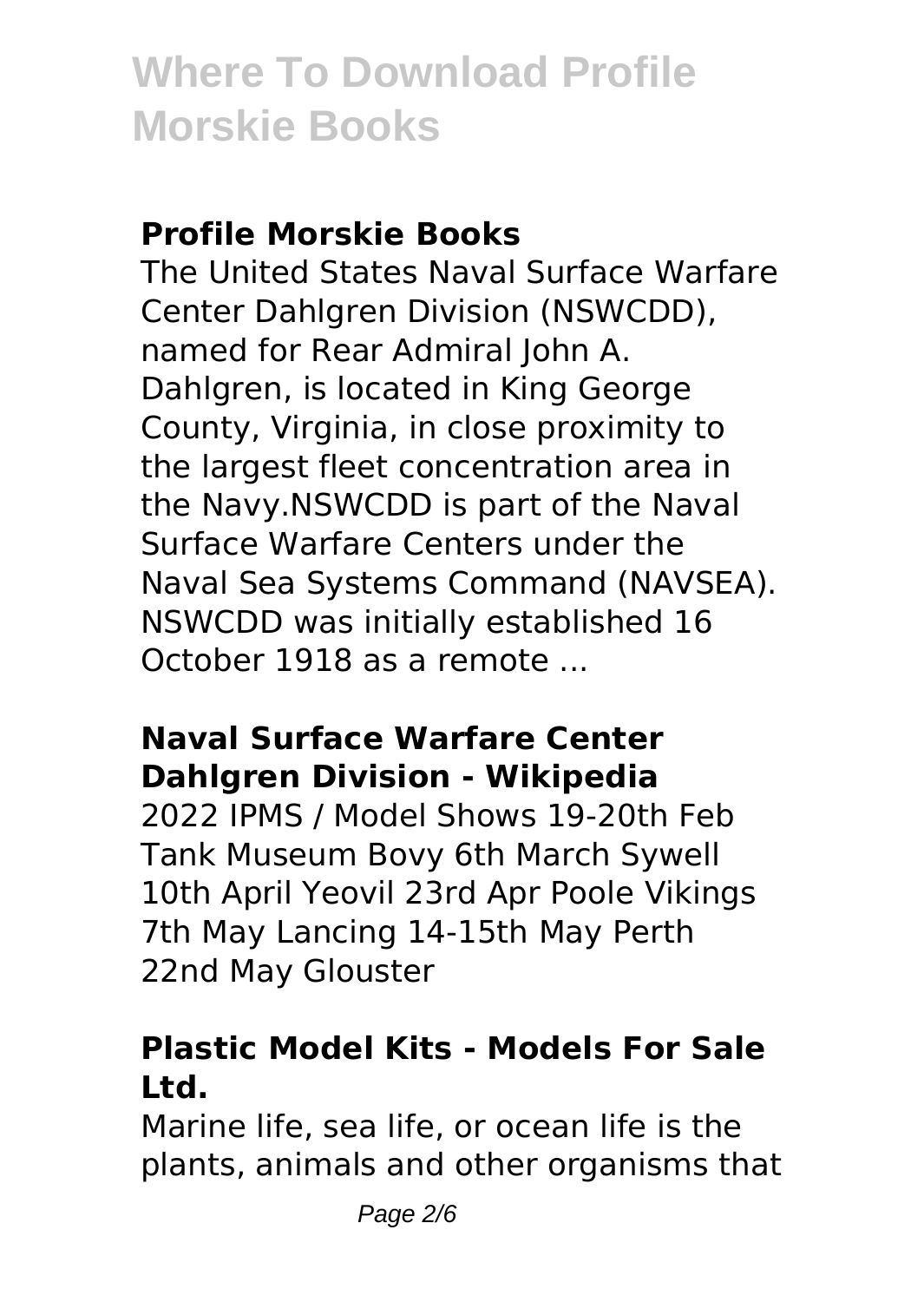live in the salt water of the sea or ocean, or the brackish water of coastal estuaries.At a fundamental level, marine life affects the nature of the planet. Marine organisms, mostly microorganisms, produce oxygen and sequester carbon.Marine life in part shape and protect shorelines, and some marine organisms ...

#### **Marine life - Wikipedia**

2022 IPMS / Model Shows 19-20th Feb Tank Museum Bovy 6th March Sywell 10th April Yeovil 23rd Apr Poole Vikings 7th May Lancing 14-15th May Perth 22nd May Glouster

#### **Plastic Model Kits - Models For Sale Ltd.**

1,288 Followers, 394 Following, 26 Posts - See Instagram photos and videos from Abdou A. Traya (@abdoualittlebit)

### **Abdou A. Traya's (@abdoualittlebit) profile on Instagram • 26 posts**

In the times of the Empire, travelling by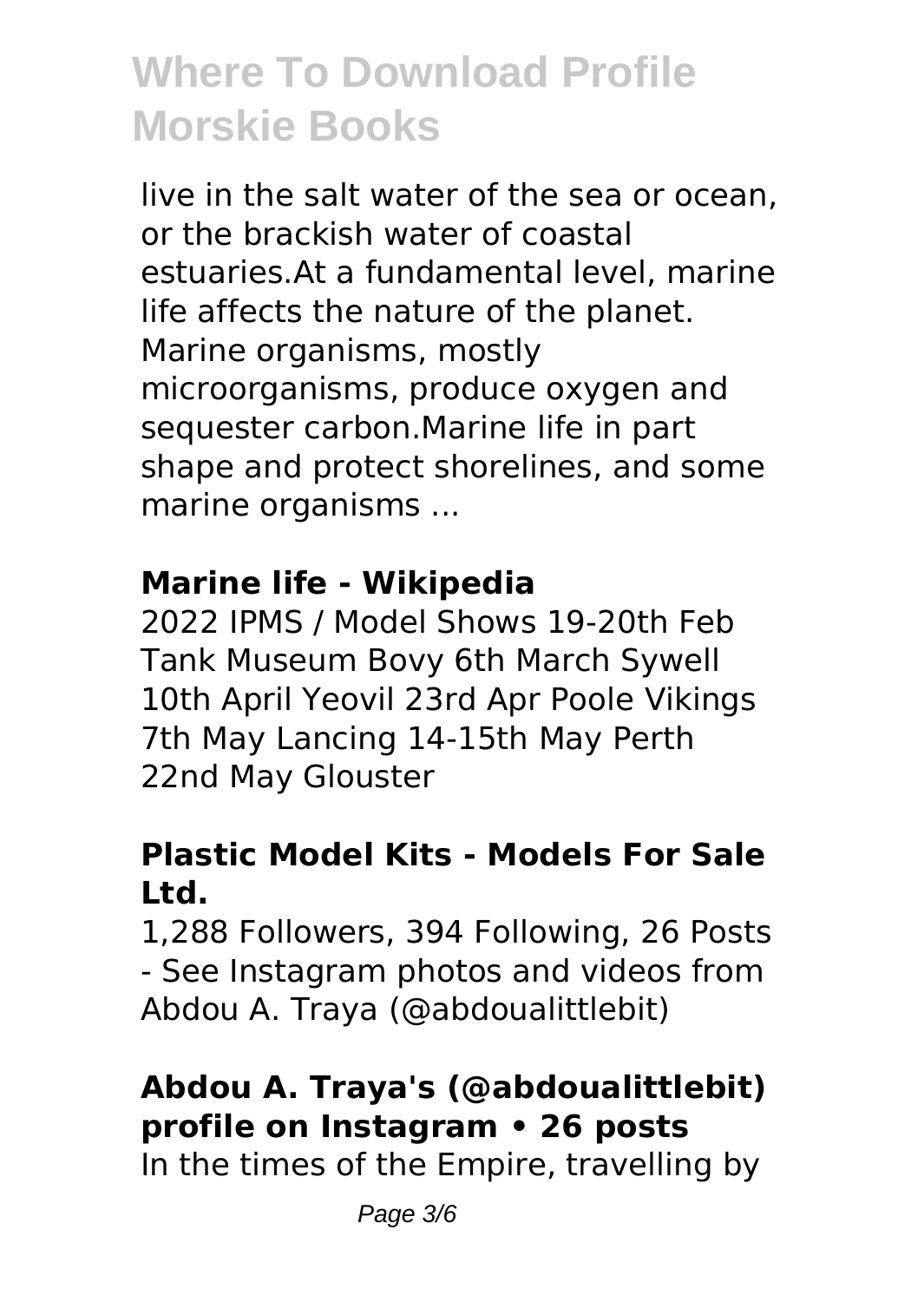public "stagecoach" allowed to cover a distance of up to 96 km a day. Julius Caesar once travelled in a carriage a distance of 1,280 km (800 miles) in 8 days, or 160 km a day.A messenger from Rome carrying an urgent message of the death of Nero, reached Galbain Spain at the time 36 hours covering a distance of 531 km (332 miles).

#### **Transport and travel in ancient Rome - IMPERIUM ROMANUM**

Atlanta – stolica i jednocześnie najbardziej zaludnione miasto amerykańskiego stanu Georgia, z populacją liczącą ok. 420 tysięcy mieszkańców (2010).Atlanta stanowi kulturalne i ekonomiczne centrum obszaru metropolitalnego Atlanta, zamieszkiwanego przez ponad 5 milionów osób, a także najważniejszy komponent rozrastającego się megapolis, znanego jako Piedmont Atlantic Megaregion.

#### **Atlanta – Wikipedia, wolna**

Page  $4/6$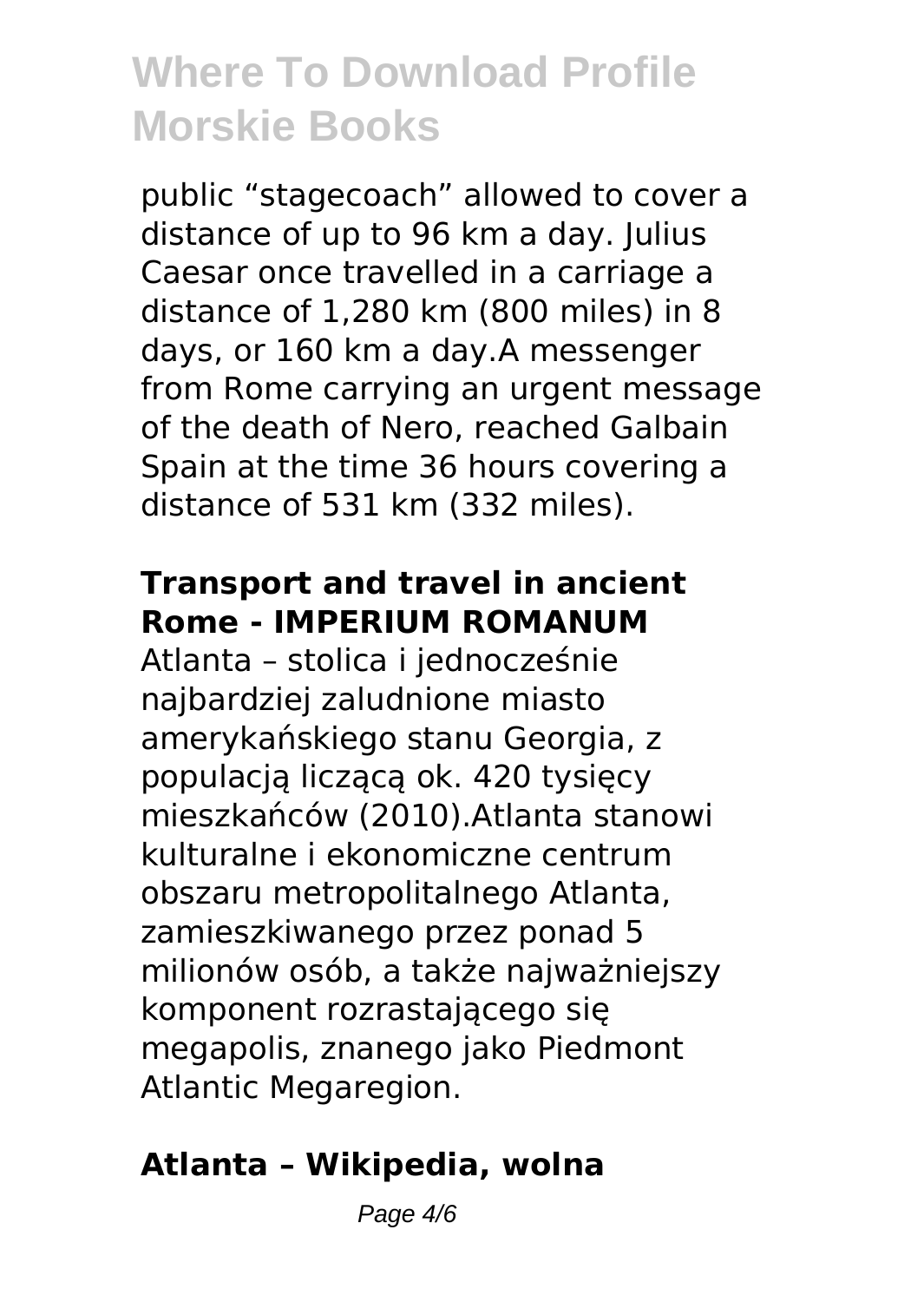#### **encyklopedia**

Krokodyle (Crocodilia) – rząd dużych gadów drapieżnych z grupy zauropsydów, wiodących ziemno-wodny tryb życia.Pojawiły się 83,5 mln lat temu (czyli w późnej kredzie).Są najbliższymi krewnymi ptaków i jedynymi prócz nich przetrwałymi do dziś archozaurami, a także jedynymi współcześnie występującymi członkami kladu Crurotarsi. ...

#### **Krokodyle – Wikipedia, wolna encyklopedia**

The hull, however, is incorrect in profile and cross section. Most obviously, it is missing the pronounced bow knuckle that was a feature of all but the early experimental boats. There are other problems of proportion and shape that will become immediately evident upon comparison to technical drawings. If you use the hull directly from the kit, your model will not show off the sleek lines that ...